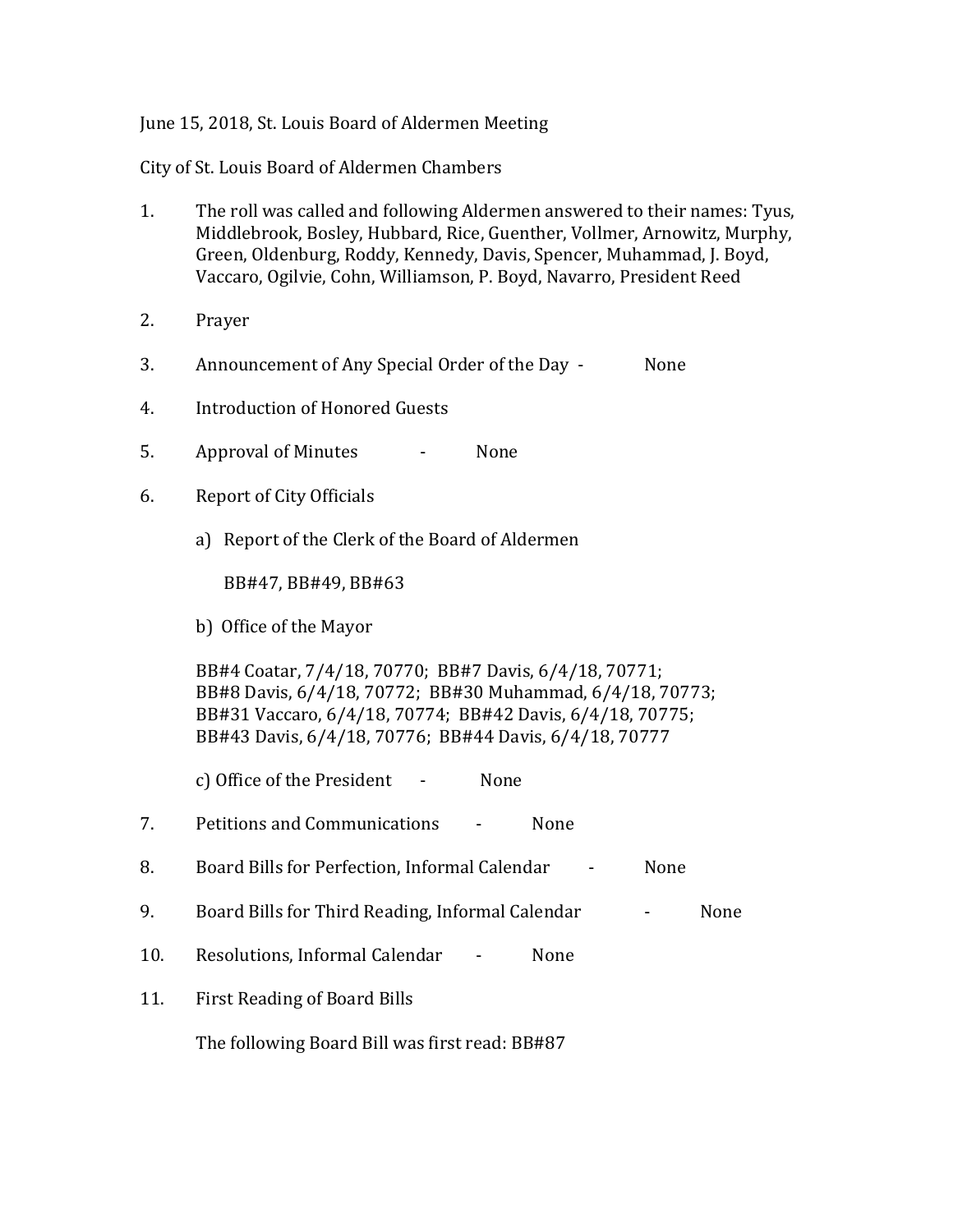12. Reference to Committee of Board Bills, Resolutions, Mayoral Appointments

Convention and Tourism:

Engrossment, Rules and Resolutions:

Health and Human Services:

Housing, Urban Development and Zoning:

Legislation:

Neighborhood Development:

Parks and Environmental Matters:

Personnel and Administration:

Public Employees:

Public Safety:

Public Utilities:

Streets, Traffic and Refuse: BB#87

Transportation and Commerce:

Ways and Means:

## 13. Second Reading and Report of Standing Committees

BB#74 and BB#75 were in advertently omitted in the Second Reading and Report of Standing Committees at Section 13 of the Agenda. The Second Reading and Report of Standing Committees was reread, including BB#74 and BB#75, at Section 23 of the Agenda, Miscellaneous and Unfinished Business.

Mr. Williamson of the Ways and Means Committee submitted the following report, which was read: Board of Aldermen Committee Report June 15, 2018 To the President of the Board of Aldermen: The Ways and Means Committee, to which the following Board Bills were referred, reports that it has considered the same and recommends adoption of BB#64, BB#65, BB#66, BB#77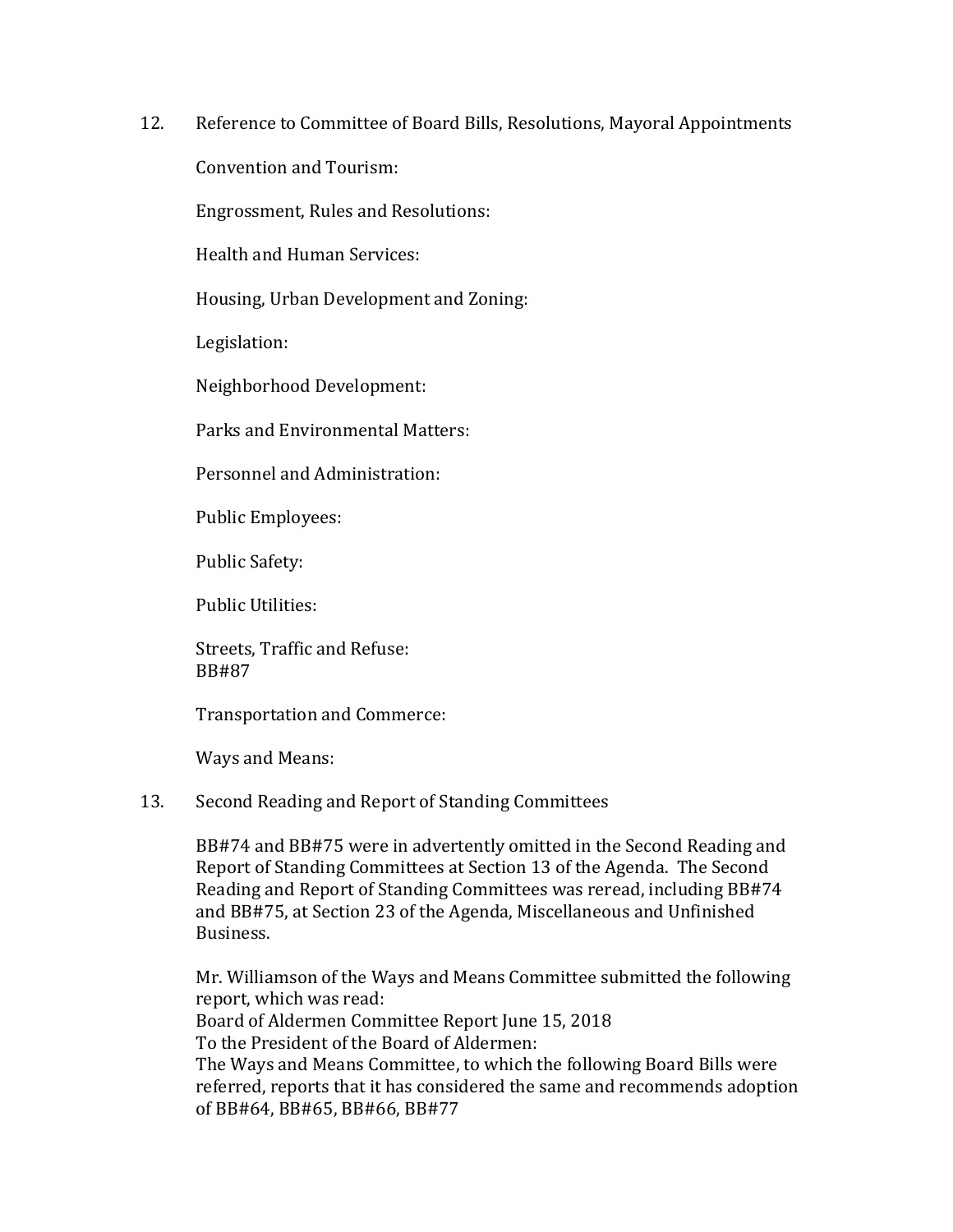Mr. Vollmer of the Parks and Environmental Matters Committee submitted the following report, which was read: Board of Aldermen Committee Report June 15, 2018 To the President of the Board of Aldermen: The Parks and Environmental Matters Committee, to which the following Board Bill was referred, reports that it has considered the same and recommends adoption of BB#70

Mr. J. Boyd of the Streets, Traffic, and Refuse Committee submitted the following report, which was read: Board of Aldermen Committee Report June 15, 2018 To the President of the Board of Aldermen: The Streets, Traffic, and Refuse Committee, to which the following Board Bills were referred, reports that it has considered the same and recommends adoption of BB#76 and BB#86

14. Report of Special Committees - None

15. Perfection Consent Calendar BB#48, BB#50, and BB#71

> Mr. Kennedy moved to perfect BB#48, BB#50, and BB#71. The motion was seconded by Mr. Vollmer, and was carried by voice vote.

16. Board Bills for Perfection BB#69CS

> Mr. J. Boyd moved to perfect BB#69CS. The motion was seconded by Mr. Cohn, and was carried by voice vote.

17. Third Reading Consent Calendar BB#69CS

> Mr. J. Boyd moved to suspend the rules to place BB#69CS on the Third Reading Consent Calendar. The motion was seconded by Ms. Murphy and Ms. Davis, and passed by the following vote:

Ayes 22: Middlebrook, Bosley, Hubbard, Rice, Guenther, Vollmer, Arnowitz, Murphy, Green, Oldenburg, Roddy, Kennedy, Davis, Spencer, J. Boyd, Vaccaro, Ogilvie, Cohn, Williamson, P. Boyd, Navarro, President Reed

Noes 0:

Present 1: Tyus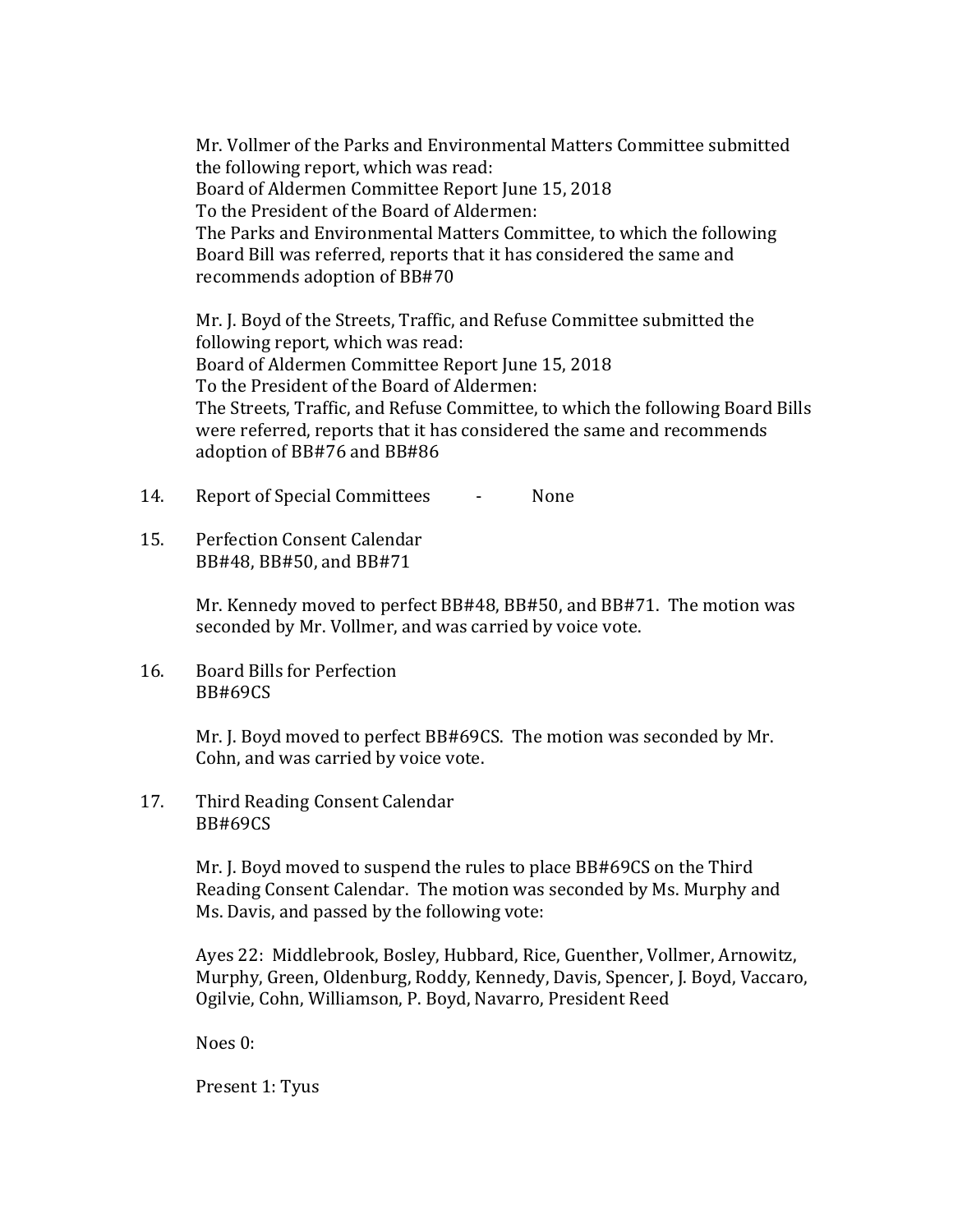Mr. Kennedy moved to third read and finally pass BB#69CS. The motion was seconded by Mr. Vollmer, and passed by the following vote:

Ayes 23: Tyus, Middlebrook, Bosley, Hubbard, Rice, Guenther, Vollmer, Arnowitz, Murphy, Green, Oldenburg, Roddy, Davis, Spencer, Muhammad, J. Boyd, Vaccaro, Ogilvie, Cohn, Williamson, P. Boyd, Navarro, President Reed

0 Noes:

- 18. Third Reading / Report of Engrossment and Final Passage  $\qquad \qquad$  None
- 19. Report of Enrollment Committee BB#69CS
- 20. Courtesy Resolutions Consent Calendar

Ms. Davis moved to adopt the Courtesy Resolution Calendar: Res#'s 43 through 61. The motion was seconded by Ms. P. Boyd, and passed by voice vote.

- 21. First Reading of Resolutions None
- 22. Second Reading of Resolutions, Committee Reports and Adoptions None
- 23. Miscellaneous and Unfinished Business

BB#74 and BB#75 were in advertently omitted in the Second Reading and Report of Standing Committees at Section 13 of the Agenda. The Second Reading and Report of Standing Committees was reread, including BB#74 and BB#75, at Section 23 of the Agenda, Miscellaneous and Unfinished Business.

Ms. Davis of the Transportation and Commerce Committee submitted the following report, which was read: Board of Aldermen Committee Report June 15, 2018 To the President of the Board of Aldermen: The Transportation and Commerce Committee, to which the following Board Bills were referred, reports that it has considered the same and recommends adoption of BB#74 and BB#75

Mr. Williamson of the Ways and Means Committee submitted the following report, which was read: Board of Aldermen Committee Report June 15, 2018 To the President of the Board of Aldermen: